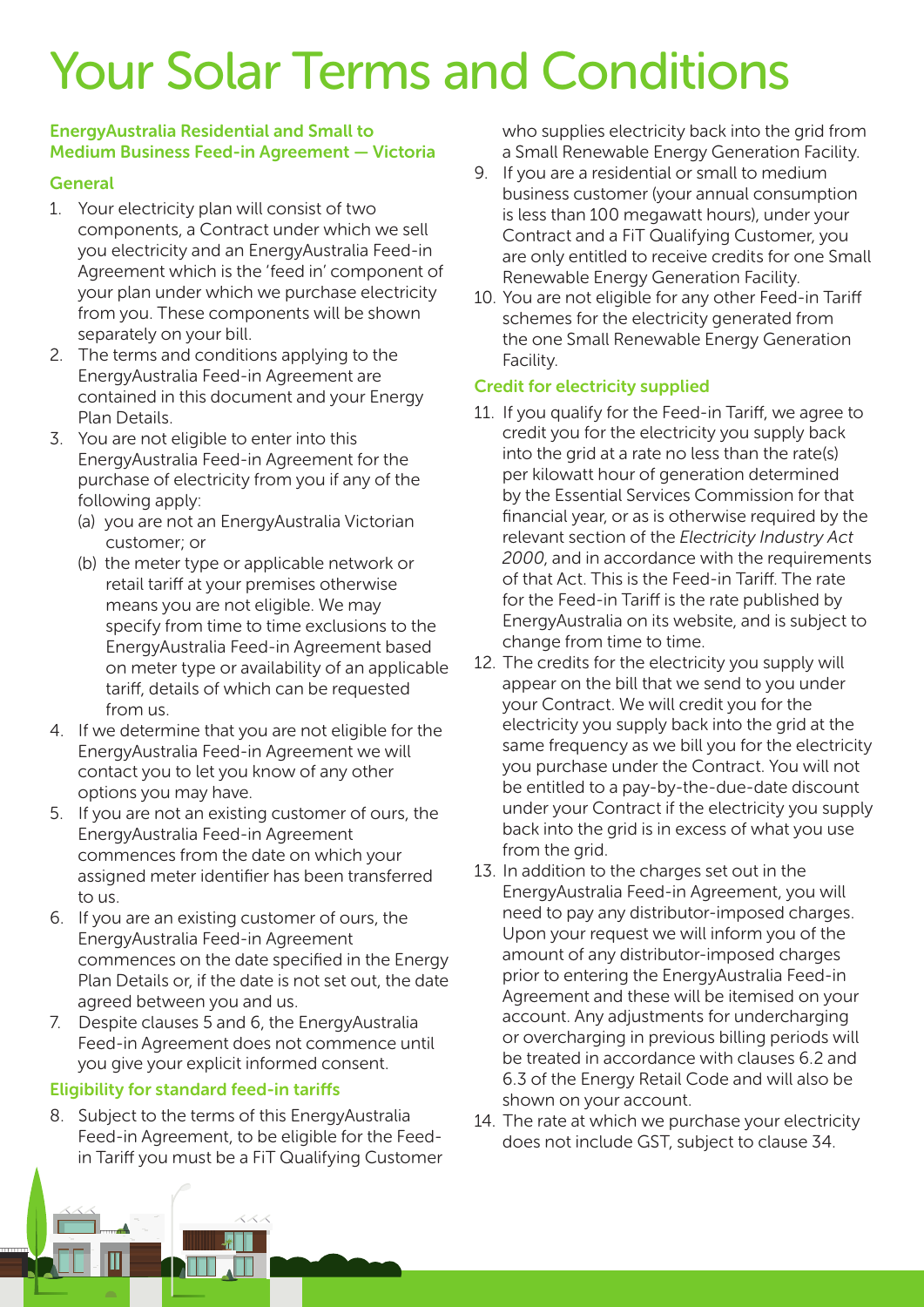# Connection

- 15. If you ask us to, we will make a request to the relevant distributor to connect your Small Renewable Energy Generation Facility to the distributor's distribution system as soon as practicable after you satisfy clause 1 of the Energy Retail Code (relating to your application to us to be connected at your premises) with respect to the EnergyAustralia Feed-in Agreement. The request will include details of the installation of any necessary metering and network tariff reassignment.
- 16. We will make the request no later than the next business day after receiving from you all documentation required under the Electricity Safety Act 1998 and all documentation reasonably required by us or the relevant distributor.
- 17. You must let us know as soon as possible of any changes to your contact details.

## Meter readings

- 18. Unless you give explicit informed consent otherwise, we will base any credits payable to you on a reading of your national electricity market-compliant meter that records the supply of electricity from your Small Renewable Energy Generation Facility to the distribution system, and in any event, we will use our best endeavours to ensure that the meter is read at least once in any 12-month period.
- 19. We do not breach this clause if we are unable to read a meter in any relevant period as a result of you breaching clause 20 or some other event outside our control.
- 20. You must allow us, the Responsible Person, or our Responsible Person's representative, safe, convenient and unhindered access to the address and to the meter that records the supply of electricity from you to the distribution system, for the purpose of reading the meter and for connection, disconnection, reconnection, maintenance and repair. The person who requires access must carry or wear official identification and on request will show that identification to you.
- 21. If we are not able to credit your account based on the reading of the meter, we will not make a credit unless the relevant distributor estimates the generation in accordance with applicable regulatory instruments.
- 22. If you request us to, we will review any credits applied to your account as required by the Energy Retail Code.
- 23. If we over-credit or under-credit you for the electricity supplied by you back into the grid,

we will rectify this error as required by the Energy Retail Code.

## Force Majeure

24. If an event occurs which is outside the reasonable control of us or you (i.e. force majeure), and you or we breach the EnergyAustralia Feed-in Agreement due to this event only, the breach will be dealt with in accordance with clause 18 of the Energy Retail Code.

### Changes to the EnergyAustralia Feed-in Agreement

- 25. The EnergyAustralia Feed-in Agreement may be subject to change as a result of future legislative amendments to the Electricity Industry Act 2000. Otherwise, this agreement may only be varied with your explicit informed consent.
- 26. We will give you notice of any variation to our tariffs that will affect the EnergyAustralia Feed-in Agreement, including any changes to the value of rebate paid by us to customers receiving the Feed-In Tariff. We will give the notice as soon as practicable and no later than the next billing and payment cycle. A notice of a variation to our tariffs under your Contract is taken to be a notice under the EnergyAustralia Feed-in Agreement.
- 27. If you are receiving the Feed-in Tariff, you must notify us 14 business days in advance of any change to your Small Renewable Energy Generation Facility that increases the capacity.

### **Termination**

- 28. If the Contract is ended by either party, the EnergyAustralia Feed-in Agreement automatically terminates at the same time. Otherwise, we may not terminate the EnergyAustralia Feed-in Agreement unless you and we enter into a new Feed-in Agreement, if you have transferred to another retailer in respect of your premises or we are no longer required to provide the Feed-in Tariff.
- 29. If there are any credits owing to you when the EnergyAustralia Feed-in Agreement ends, EnergyAustralia will pay you the equivalent amount.
- 30. You may terminate the EnergyAustralia Feed-in Agreement without notice. If it is a fixed-term Contract or an evergreen Contract, we may impose the early termination charge specified in your Energy Plan Details if we are permitted to do so under clause 24.1(d) of the Energy Retail Code.
- 31. The termination does not become effective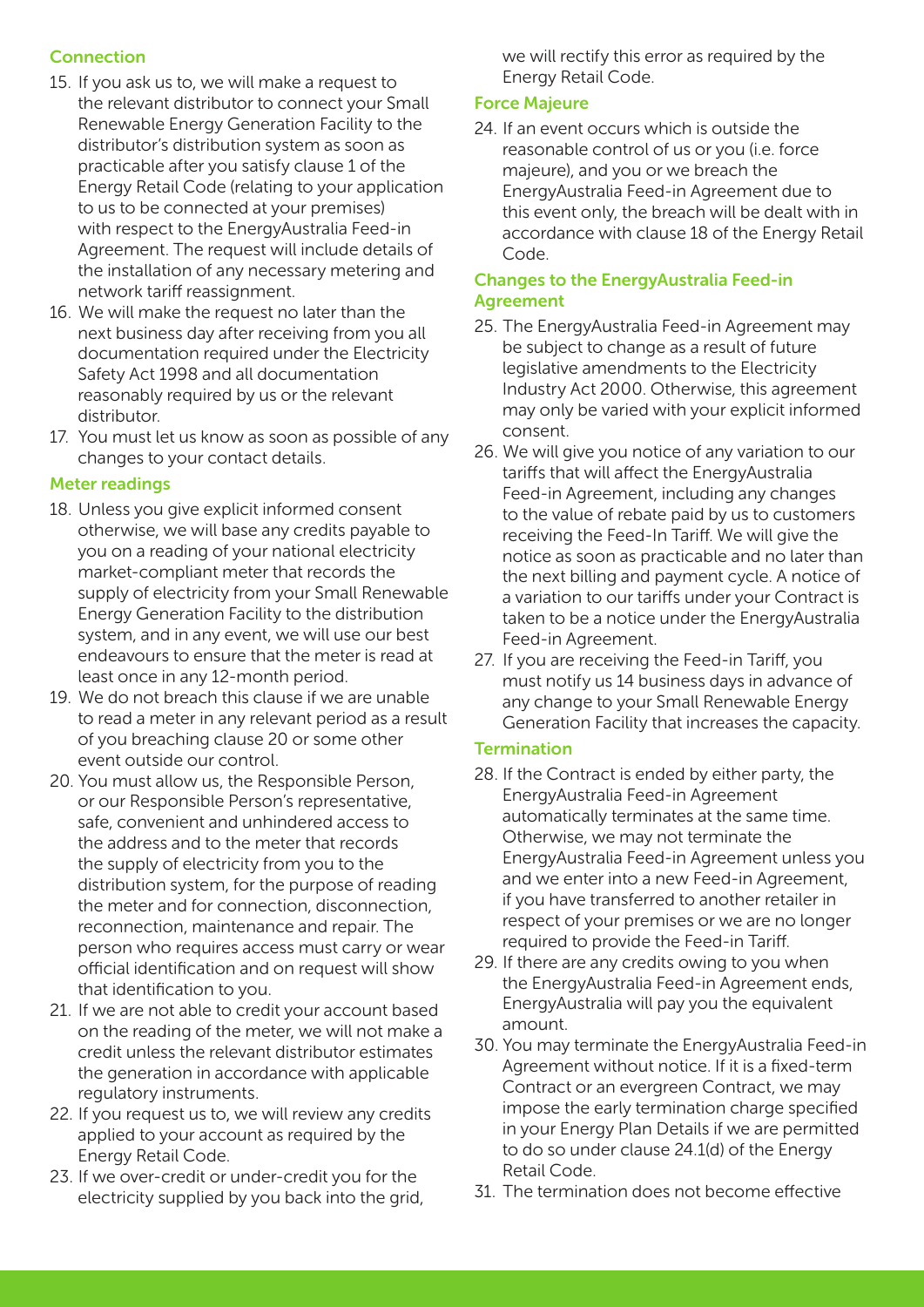- until:
	- (a) if you and we enter into a new Feed-in Agreement, the date the new agreement commences (which will be after the expiration of the 10 business day coolingoff period);
	- (b) if the EnergyAustralia Feed-in Agreement is terminated because you want to enter a Feed-in Agreement or electricity supply agreement with another retailer, the date when the other retailer becomes responsible under that agreement/for your premises; or
	- (c) if your premises is disconnected, the date when you no longer have a right under the Energy Retail Code to be reconnected; whichever occurs first.
- 32. If the EnergyAustralia Feed-in Agreement or the Contract is a fixed-term Contract:
	- (a) between one and two months before the expiry date, we will notify you of the date that the EnergyAustralia Feed-in Agreement is due to expire, the options available to you and the tariff and terms and conditions that will apply after that date if you do not exercise any other option; and
	- (b) the EnergyAustralia Feed-in Agreement will continue after the expiry date on the tariff and terms and conditions notified, without further need for written agreement, provided the tariff and terms and conditions have taken effect in accordance with section 40H of the Electricity Industry Act 2000.

# GST and ABN

- 33. If you have a Small Renewable Energy Generation Facility and are both a small retail customer (i.e. consuming less than 160 MWh per annum) and a FiT Qualifying Customer (i.e. receiving the Feed-In Tariff) you must either:
	- (a) inform EnergyAustralia that you are registered for GST by quoting your ABN to EnergyAustralia in respect of any electricity you supply back into the grid from a Small Renewable Energy Generation Facility. On receipt of this information, EnergyAustralia agrees to credit to you an amount for the GST component of 10% in addition to the rate at which we credit you for the electricity you supply back into the grid; or
	- (b) warrant that your generation of electricity from the Small Renewable Energy Generation Facility is for private and domestic purposes and not related to any business enterprise carried on by you and

for this reason you have not provided an ABN to us in respect of the electricity you supply back into the grid from a Small Renewable Energy Generation Facility. If we ask you to do so, you must complete a 'No ABN Withholding Declaration' (the form for which is available from us on request).

### **Miscellaneous**

- 34. If you would like information about our tariffs for the purchase of electricity, please call 133 466. If requested, we will provide you with written information within 10 business days of your request.
- 35. We will retain crediting data for at least two years regardless of whether you remain our customer.
- 36. We will process any request for historical data in relation to feed-in arrangements in accordance with clause 27.2 of the Energy Retail Code.
- 37. The terms and conditions in this document do not limit, vary or exclude the operation of any terms and conditions of the Contract.
- 38. Any Renewable Energy Certificates or Smallscale Technology Certificates that are created through the generation of electricity from your Small Renewable Energy Generation Facility will be retained by you.
- 39. We will handle any complaint by you in accordance with the relevant Australian Standard on complaints handling or the 'Benchmark for Industry Based Customer Dispute Resolution Schemes' published by the Department of Industry, Tourism and Resources (Cth). We will proceed in the manner specified in clause 28.2 of the Energy Retail Code.
- 40. A notice, consent, document or other communication given by us under a feed-in Contract will be given in a manner specified by clause 32 of the Energy Retail Code.
- 41. We may only assign the EnergyAustralia Feed-in Agreement with your consent, unless the assignment forms part of the transfer to the same third party of all or substantially all of our retail business.

### Definitions and interpretation

"Contract" means the agreement between you and EnergyAustralia for supply of electricity under a Customer Retail Contract.

"EnergyAustralia Feed-in Agreement" means these terms and conditions and any other terms and conditions in your Energy Plan Details relevant to the electricity you supply back into the grid.